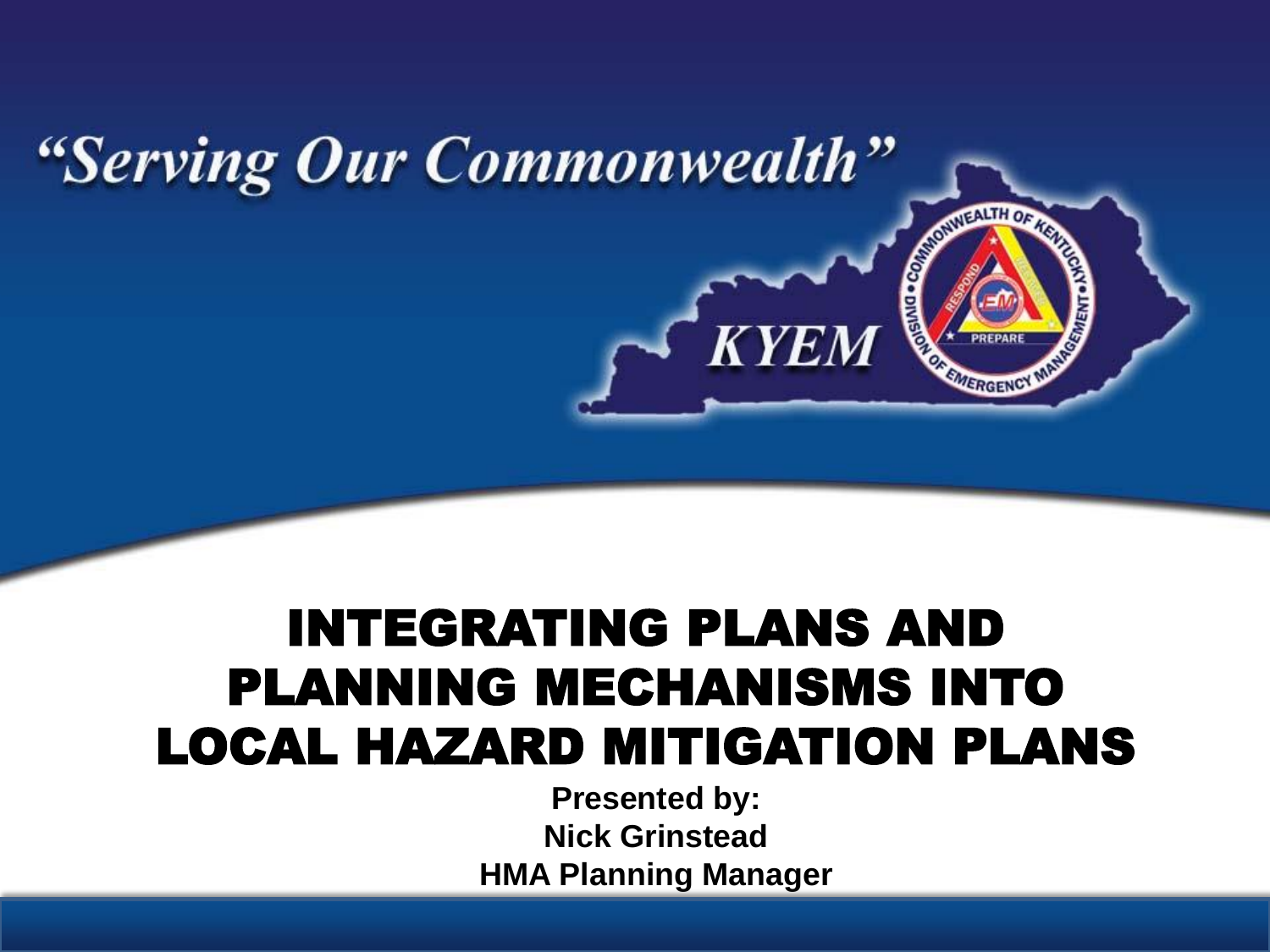

#### **Local Hazard Mitigation Plan Seen as Integration Vehicle:**

- *Comprehensive Plans*
- *Comprehensive Economic Development Strategy*
- *RiskMAP*
- *Agency Initiatives*
	- *Green Infrastructure/Low-Impact Development*
	- *Infrastructure and Infrastructure Dependency*
- *THIRA*
- *Community Rating System (CRS)*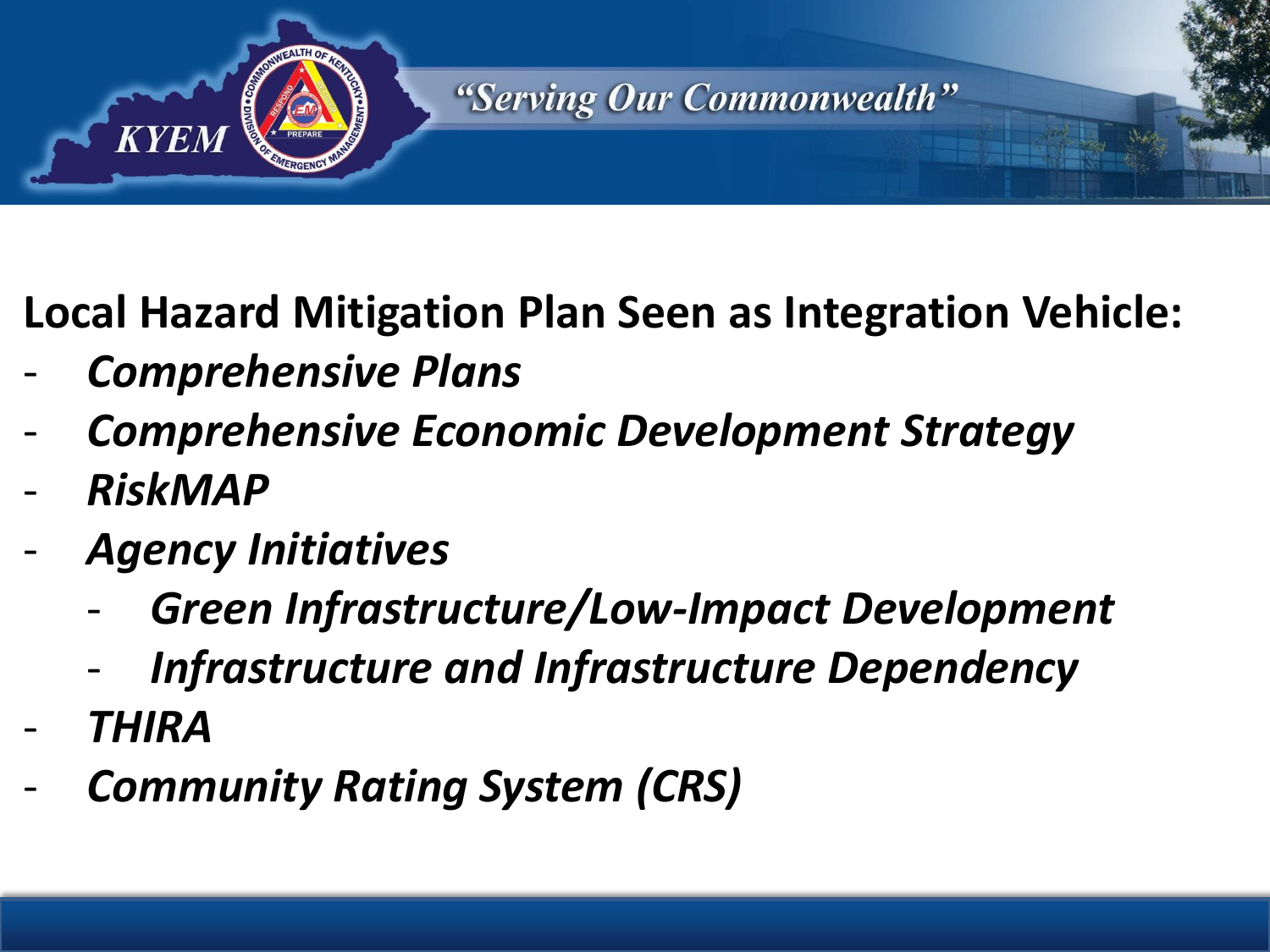

# **ALL PLANNING IN SERVICE TO MITIGATION PROJECTS**

- **Hazard Mitigation Plan is an argument.**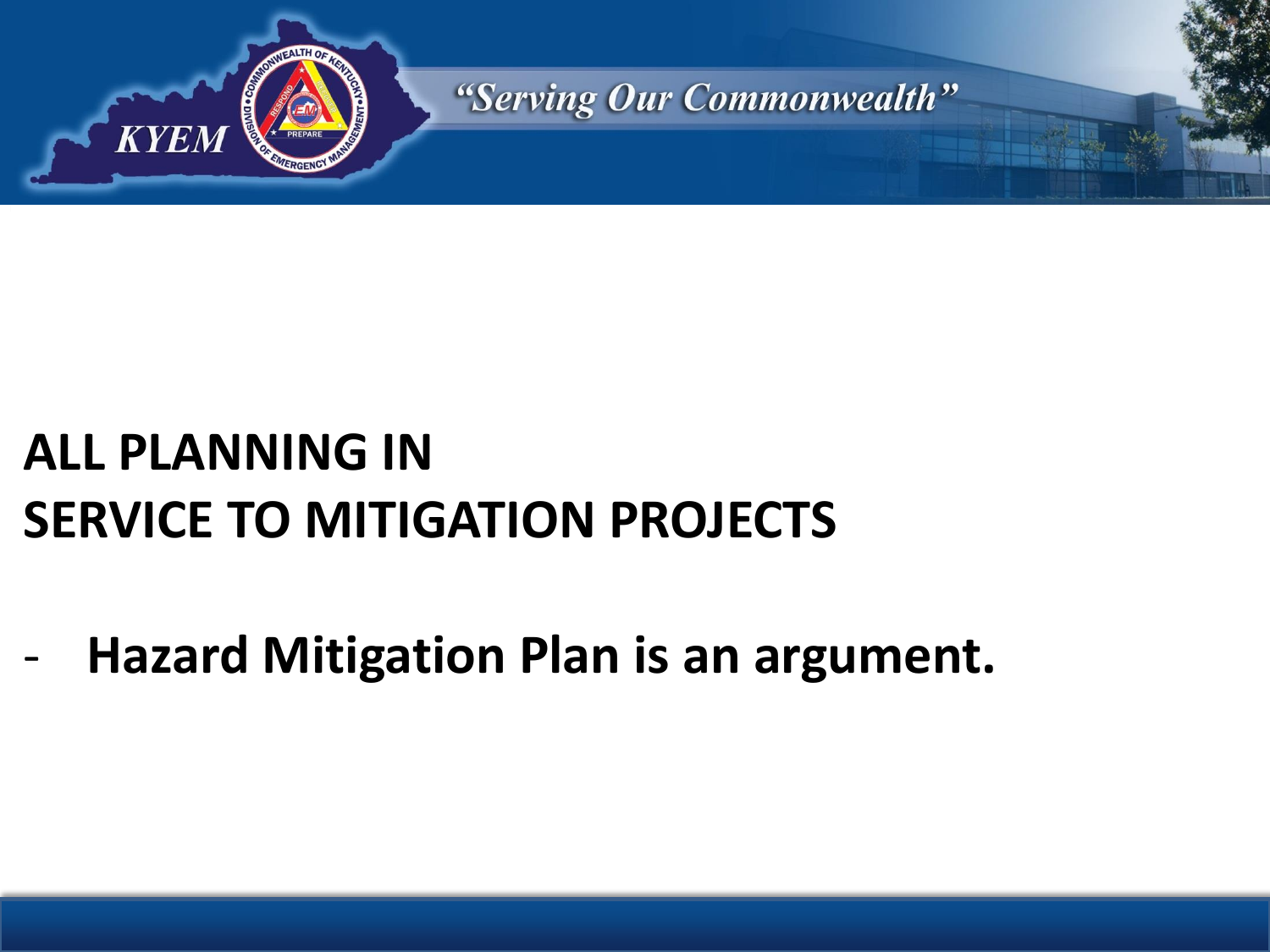

## **Snapshot of the Local Plan Review Tool** *Planning Process*

- Does the plan document the planning process, including how it was prepared and who was involved in the process for each jurisdiction? **(A1)**
- Does the plan document an opportunity for neighboring communities, local and regional agencies…, agencies that have the authority to regulate development, as well as other interest to be involved in the planning process? **(A2)**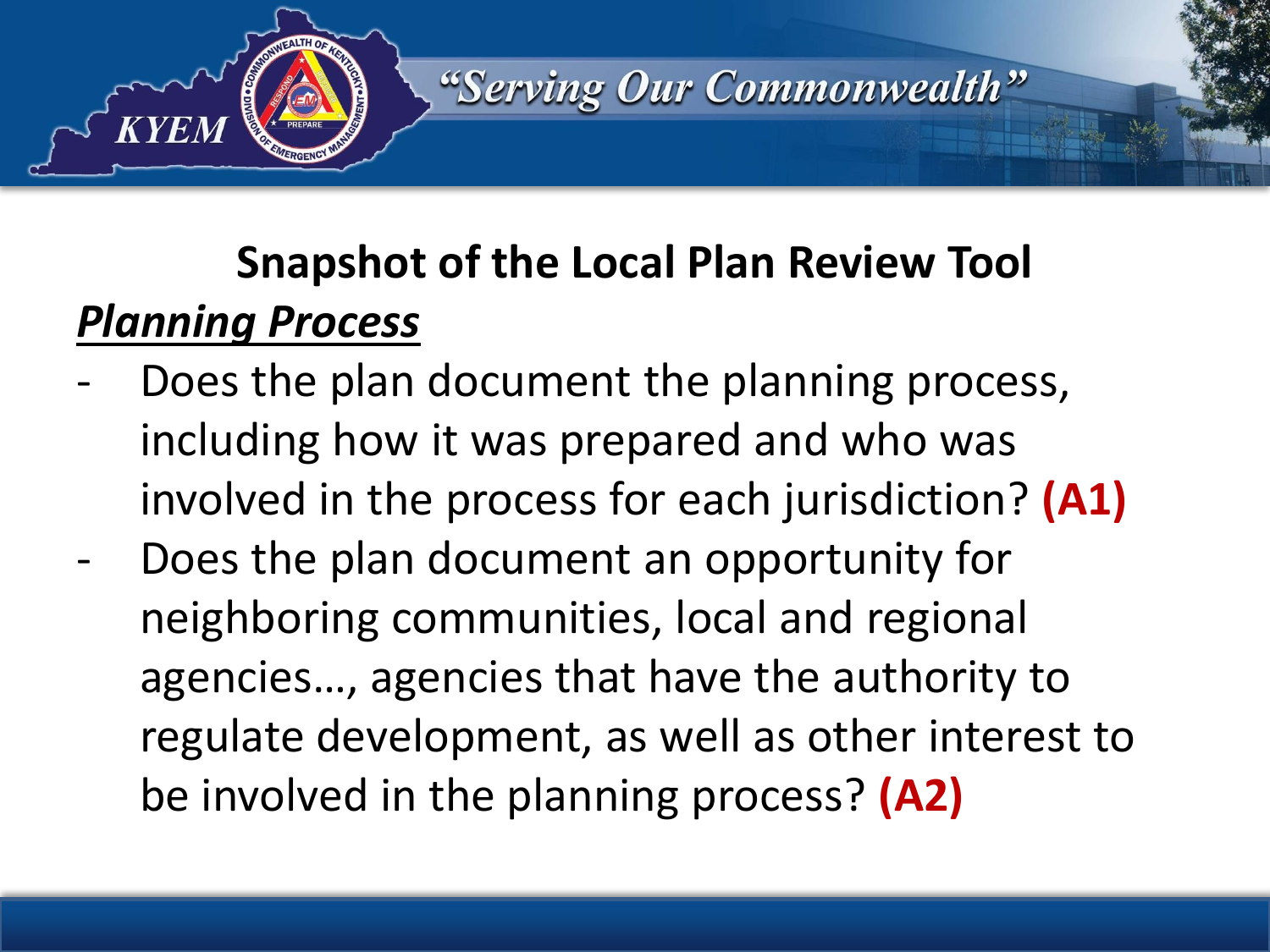

## **Snapshot of the Local Plan Review Tool** *Planning Process*

- Does the plan document how the public was involved in the planning process during the drafting stage? **(A3)**
- Does the plan describe the review and incorporation of existing plans, studies, reports, and technical information? **(A4)**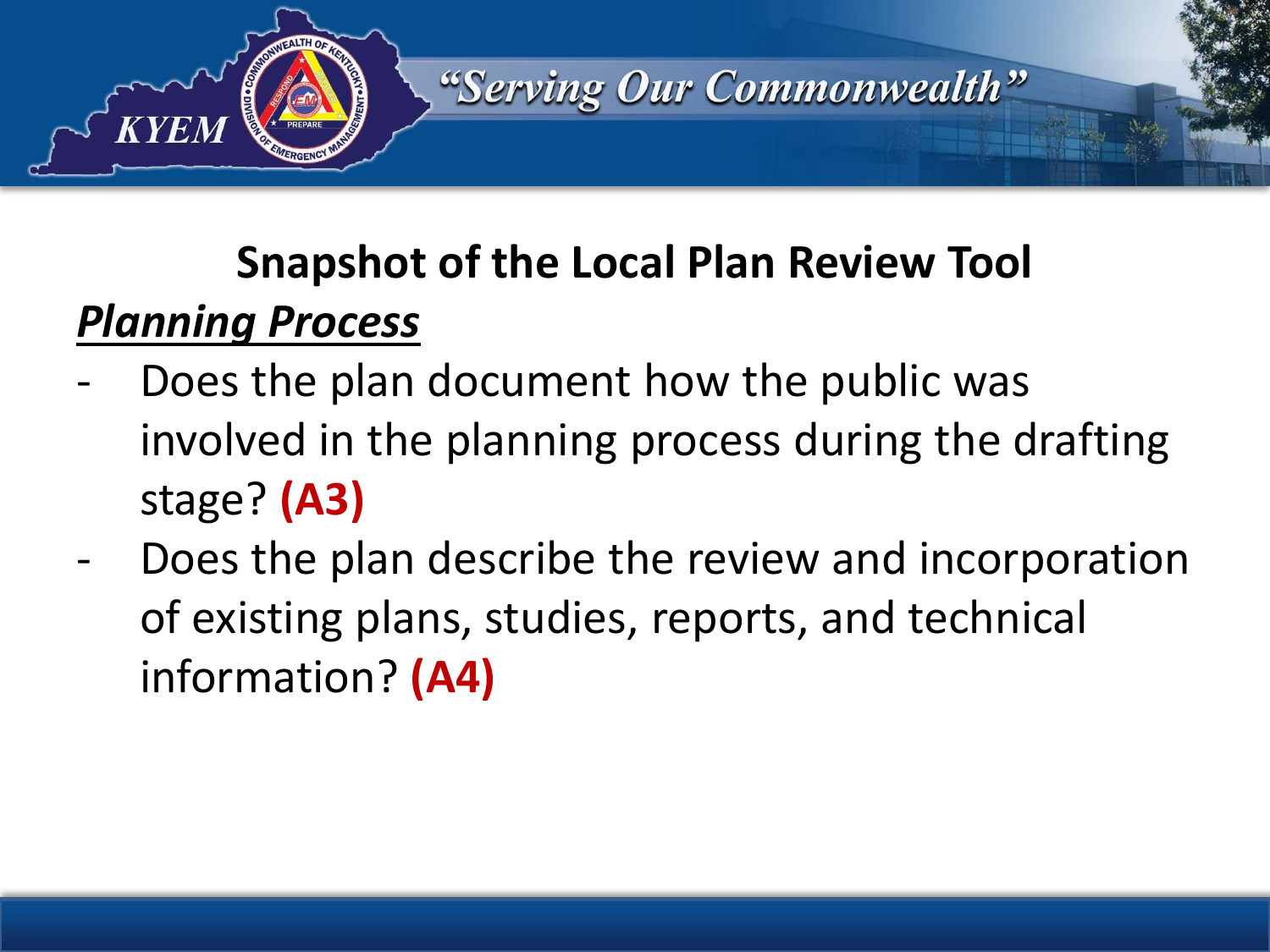

## **Snapshot of the Local Plan Review Tool** *Risk Assessment*

- Does the plan include a description of the type, location, and extent of all natural hazards that can affect each jurisdiction? **(B1)**
- Does the plan include information on previous occurrences of hazard events and on the probability of future hazard events for each jurisdiction? **(B2)**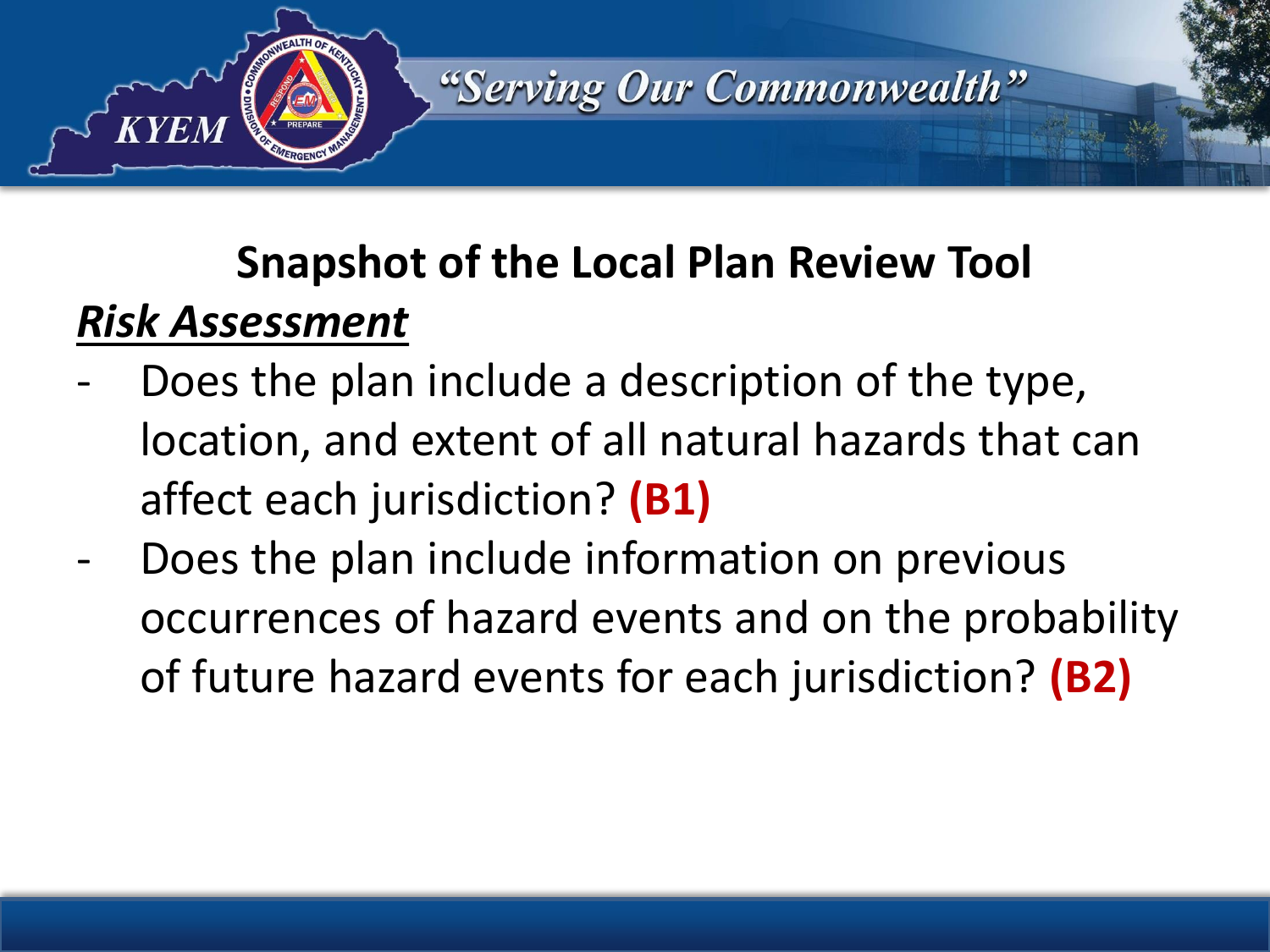

## **Snapshot of the Local Plan Review Tool** *Risk Assessment*

- Is there a description of each identified hazard's impact on the community as well as an overall summary of the community's vulnerability for each jurisdiction? **(B3)**
- Does the plan address NFIP-insured structures within the jurisdiction that have been repetitively damaged by floods? **(B4)**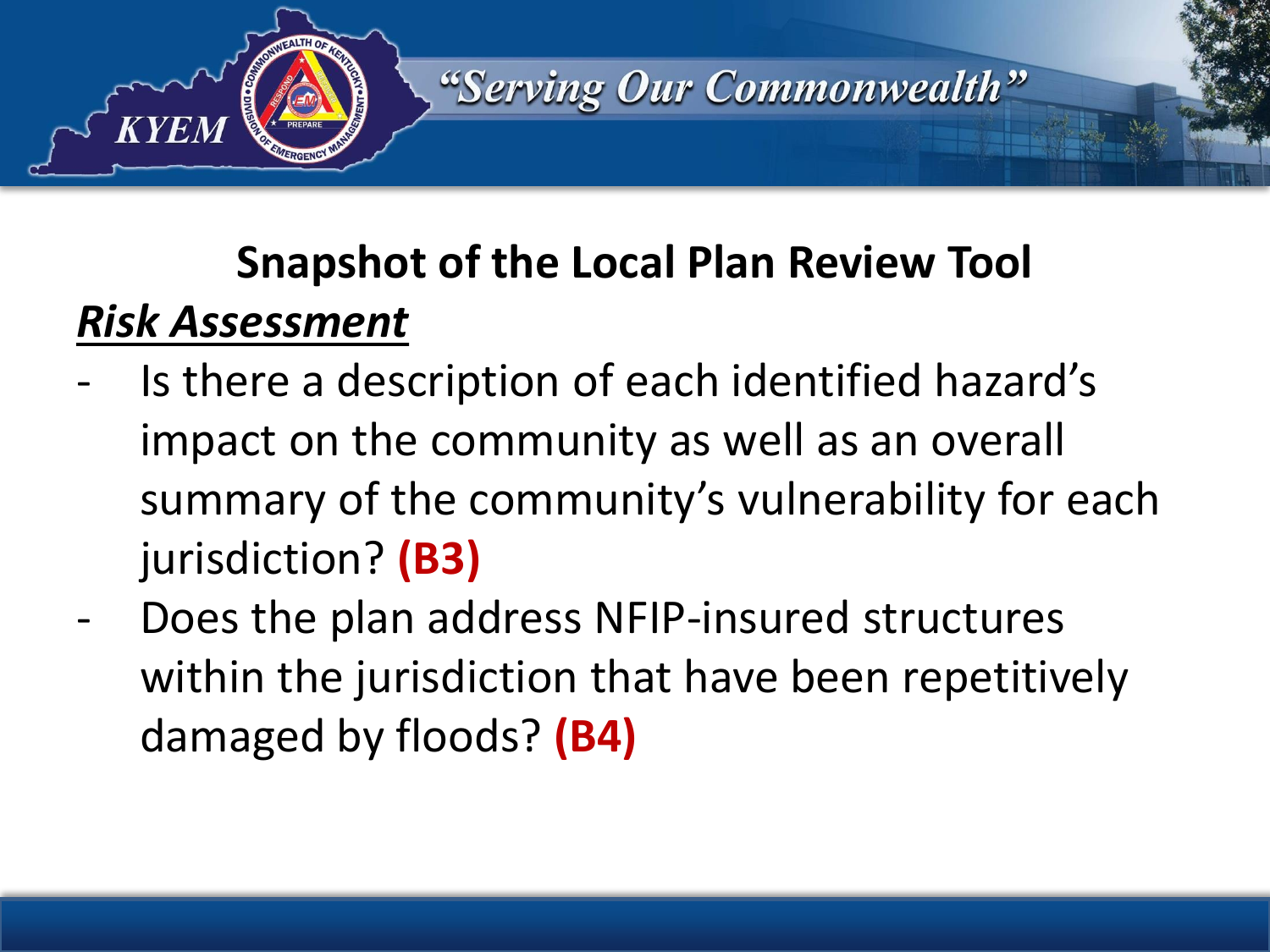

# **Snapshot of the Local Plan Review Tool**

#### *Risk Assessment/Mitigation Strategy*

- Was the plan revised to reflect changes in development? **(D1)**
- Was the plan revised to reflect progress in local mitigation efforts? **(D2)**
- Was the plan revised to reflect changes in priorities? **(D3)**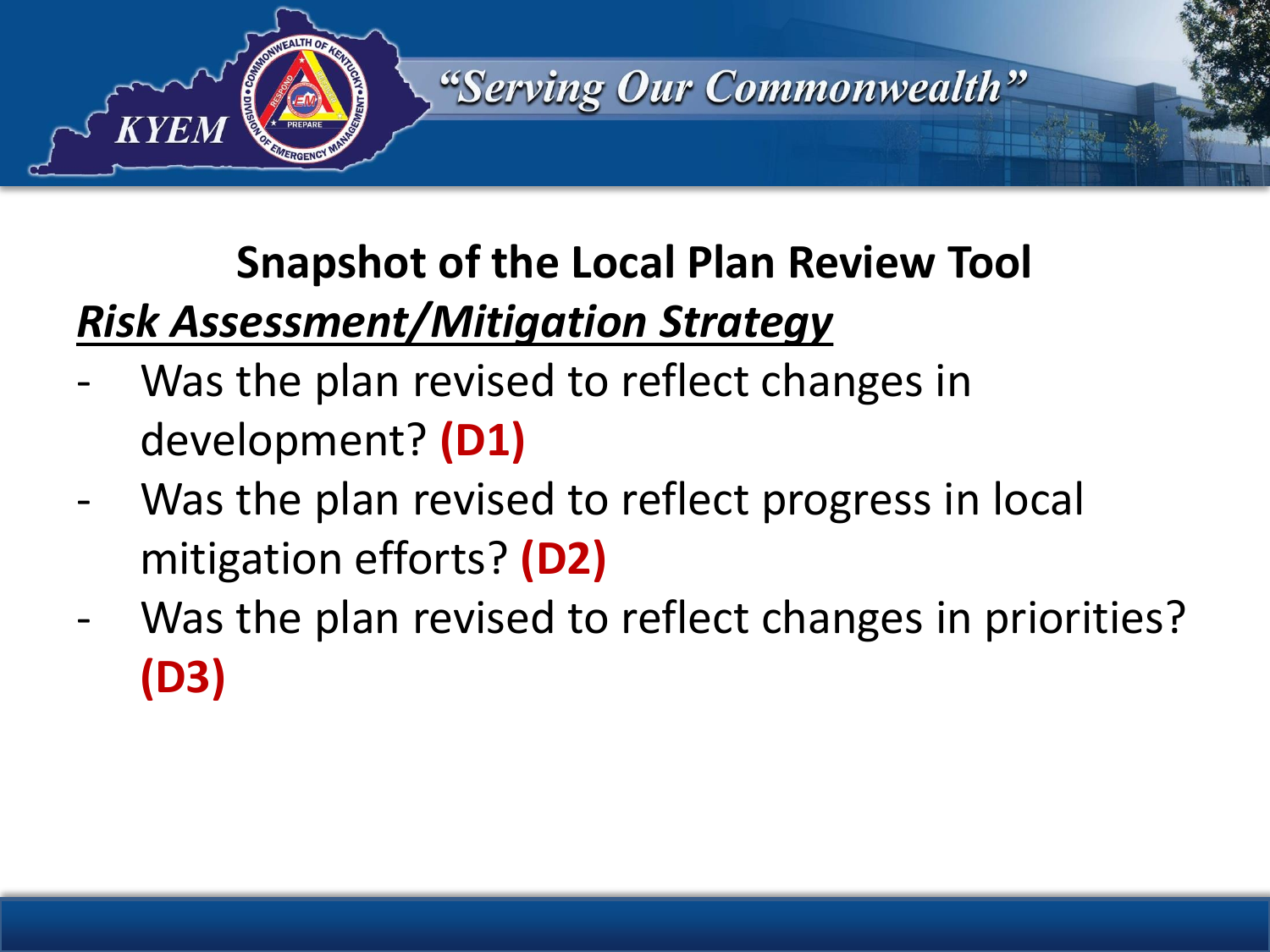

# **Snapshot of the Local Plan Review Tool** *Risk Assessment/Mitigation Strategy*

- Does the plan document each jurisdiction's existing authorities, policies, programs, and resources and its ability to expand on and improve these existing policies and programs? **(C1)**
- Does the plan include goals to reduce/avoid longterm vulnerabilities…? **(C3)**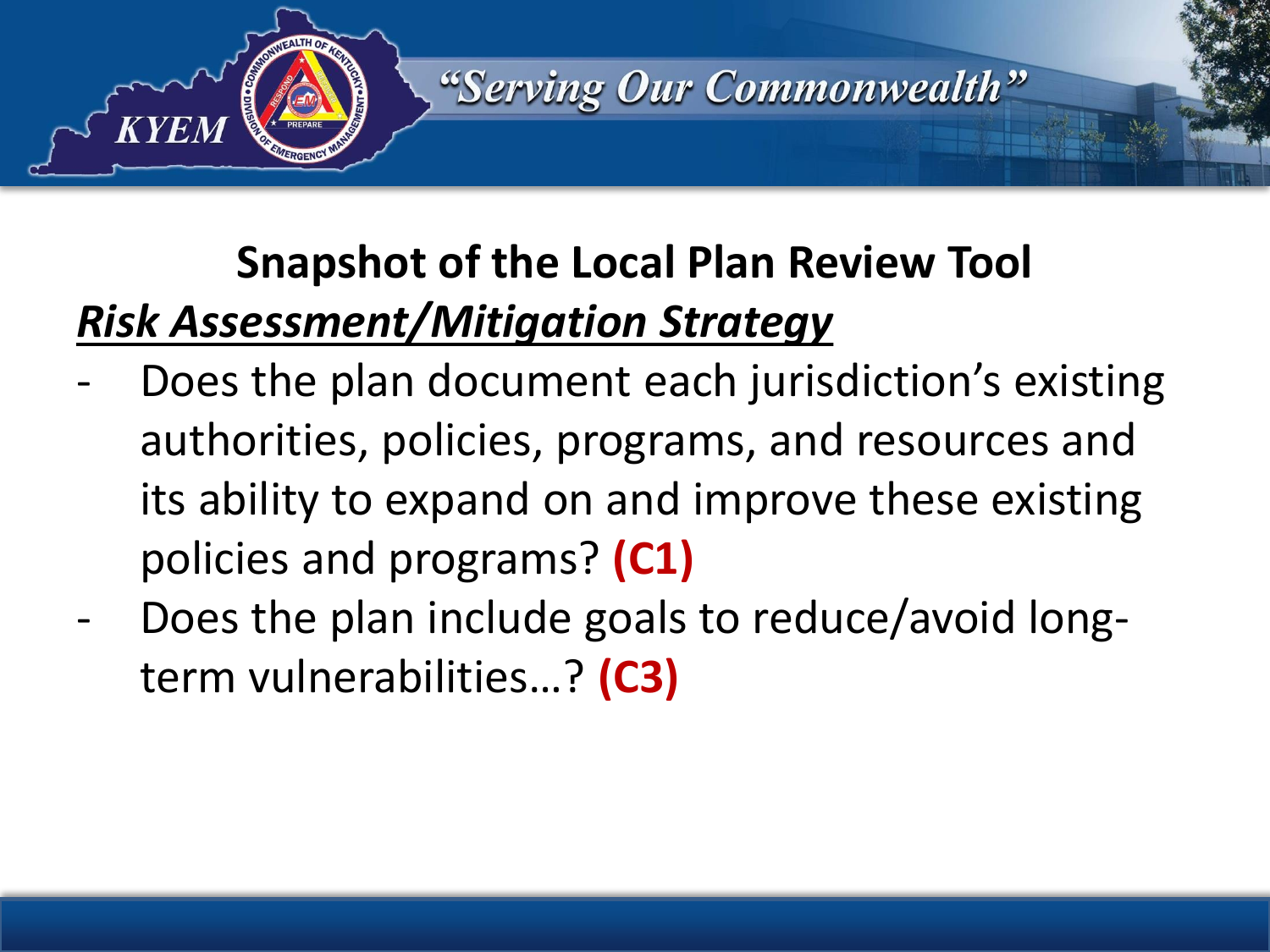

# **Snapshot of the Local Plan Review Tool** *Risk Assessment/Mitigation Strategy*

Does the plan identify and analyze a comprehensive range of specific mitigation actiosn and projects for each jurisdiction being considered to reduce the effects of hazards, with emphasis on new and existing buildings and infrastructure? **(C4)**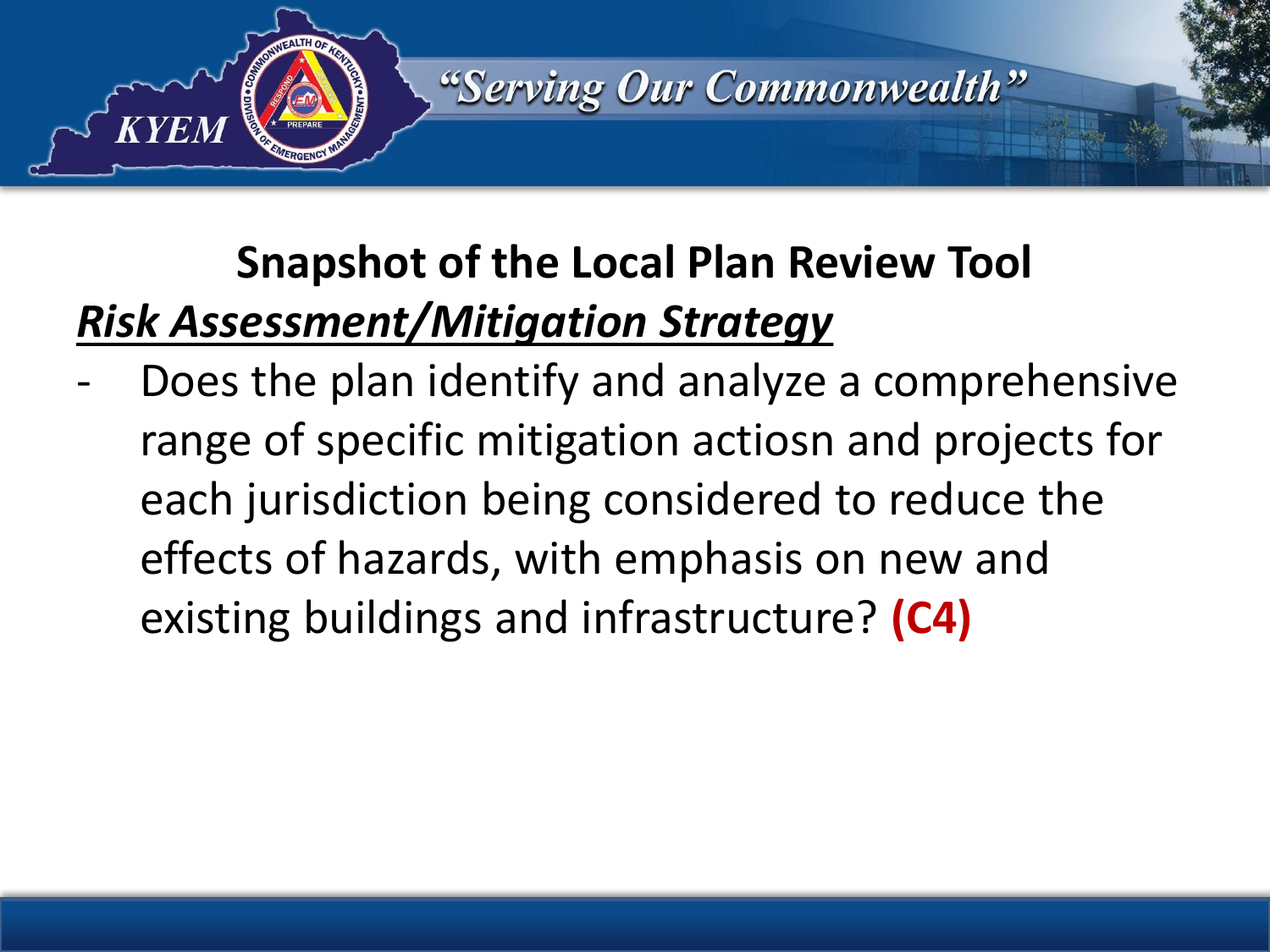

# **Snapshot of the Local Plan Review Tool** *Risk Assessment/Mitigation Strategy*

- Does the plan contain an action plan that describes how the actions identified will be prioritized…, implemented, and administered by each jurisdiction? **(C5)**
- Does the plan describe a process by which local governments will integrate the requirements of the mitigation plan into other planning mechanisms, such as comprehensive or capital improvement plans? **(C6)**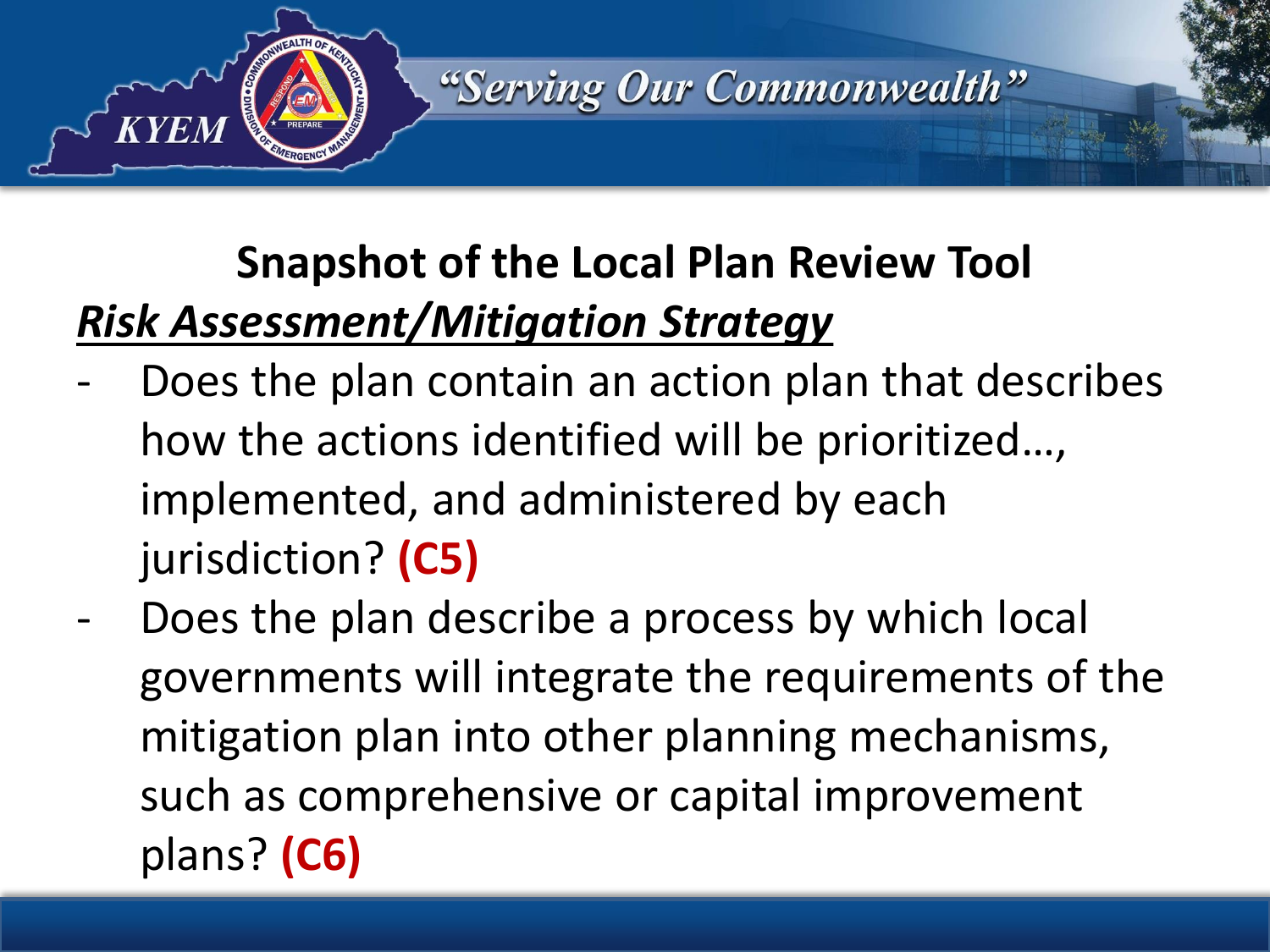

#### **Expectations of Information within HMPs**

- You will guaranteed overkill "vulnerability" (B3).
- Identification of assets  $=$  narrative, naming
- Problem Statements
- Mitigation Projects tied to Problem Statements
- Vulnerability narrative specific to counties and cities. Context.
	- Mitigation projects generally
	- Mitigation projects/action plan resulting from context.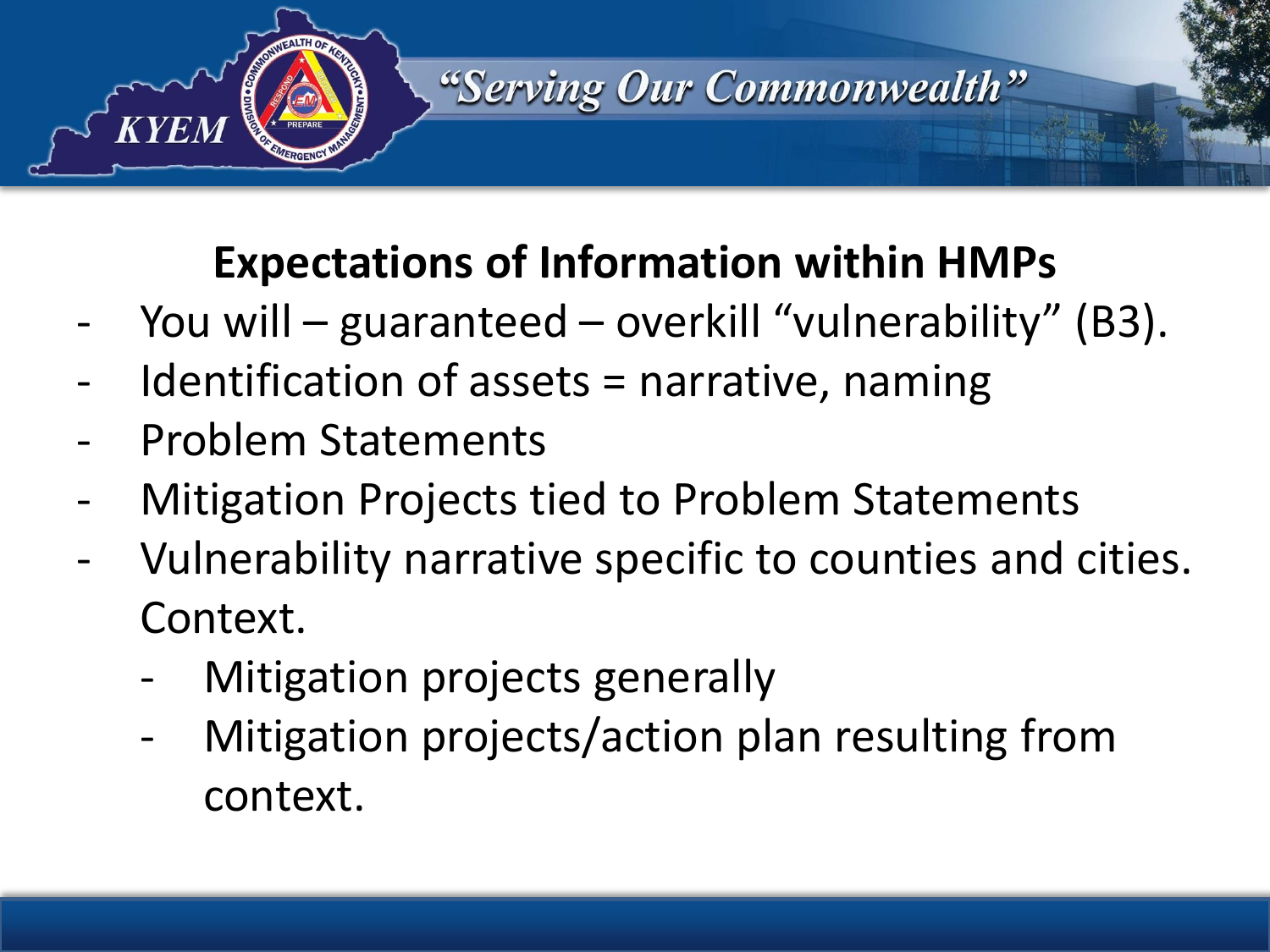

#### *Comprehensive Plans*

- The most literal way to meet C6.
	- The goals developed in mitigation plan should be reflected in comprehensive plan.
- The description of the county or city is vulnerability (B3).
	- Can be directly lifted into plan.
	- "Problem statements"
- The description of the county or city potentially satisfies D1.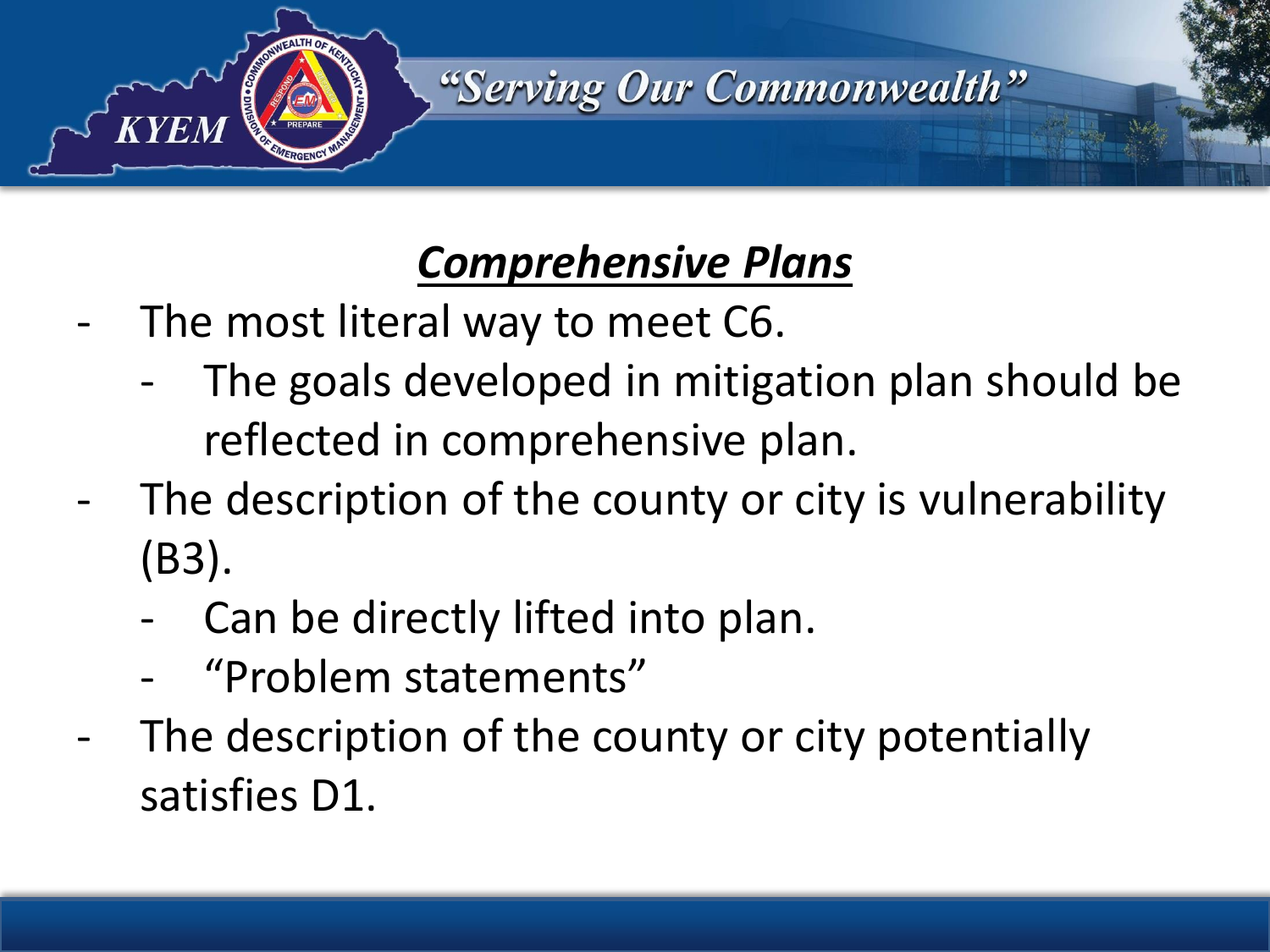

#### *Comprehensive Economic Development Strategy*

- Can help satisfy C1:
	- In order to develop an economic strategy, a jurisdiction's capacity must be explained.
- Applies to B3:
	- Capacity is vulnerability.
	- Can help direct "problem statements."
- Helps satisfy C6:
	- CEDS can integrate (reference) other planning mechanisms.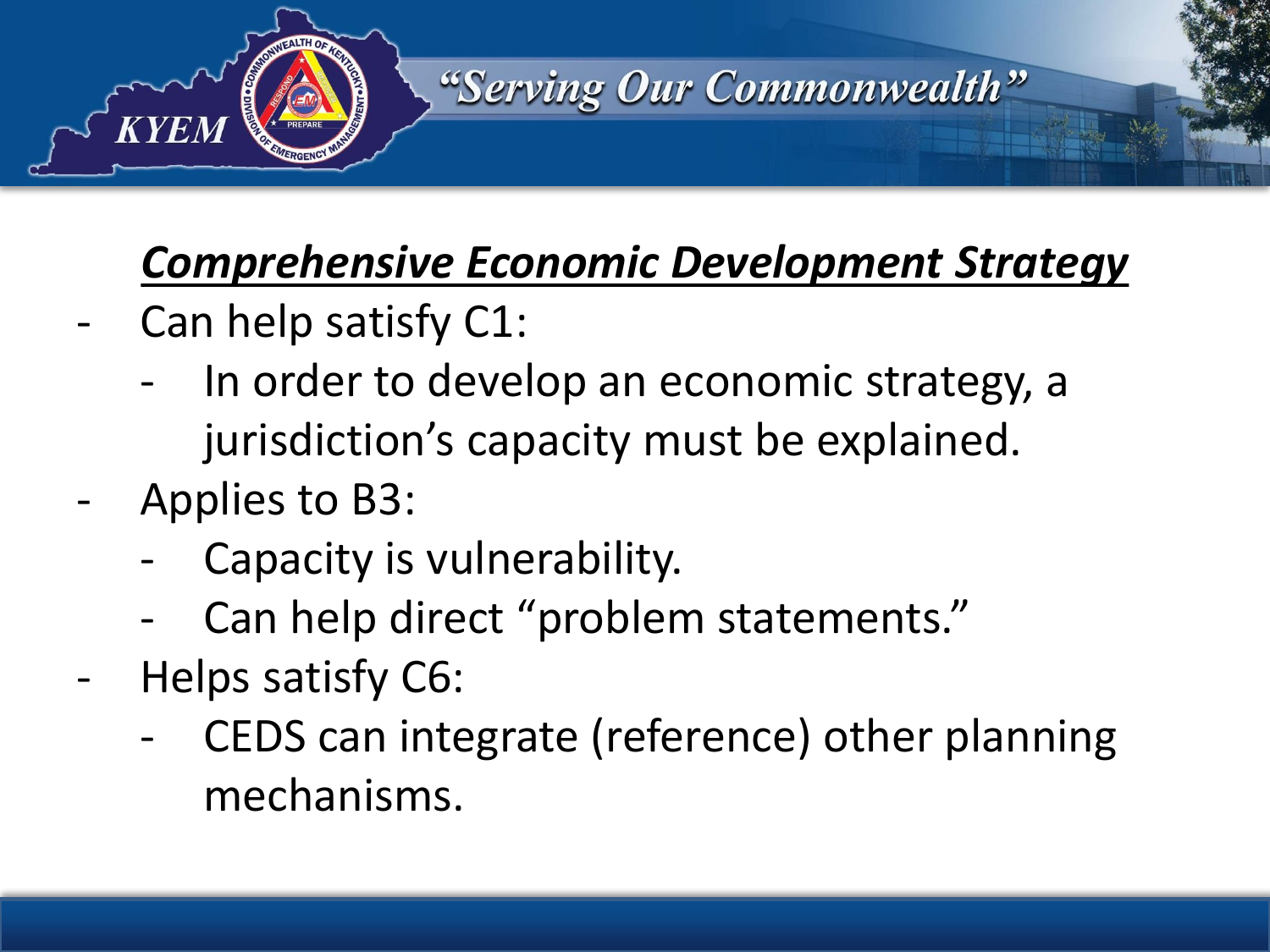

#### *RiskMAP*

- RiskMAP needs to be referenced directly in a hazard mitigation plan.
- RiskMAP Discovery:
	- Areas of Mitigation Interest (AoMI)
		- The creation of "problem statements"
		- The identification of mitigation projects
	- Satisfies A1 and A2.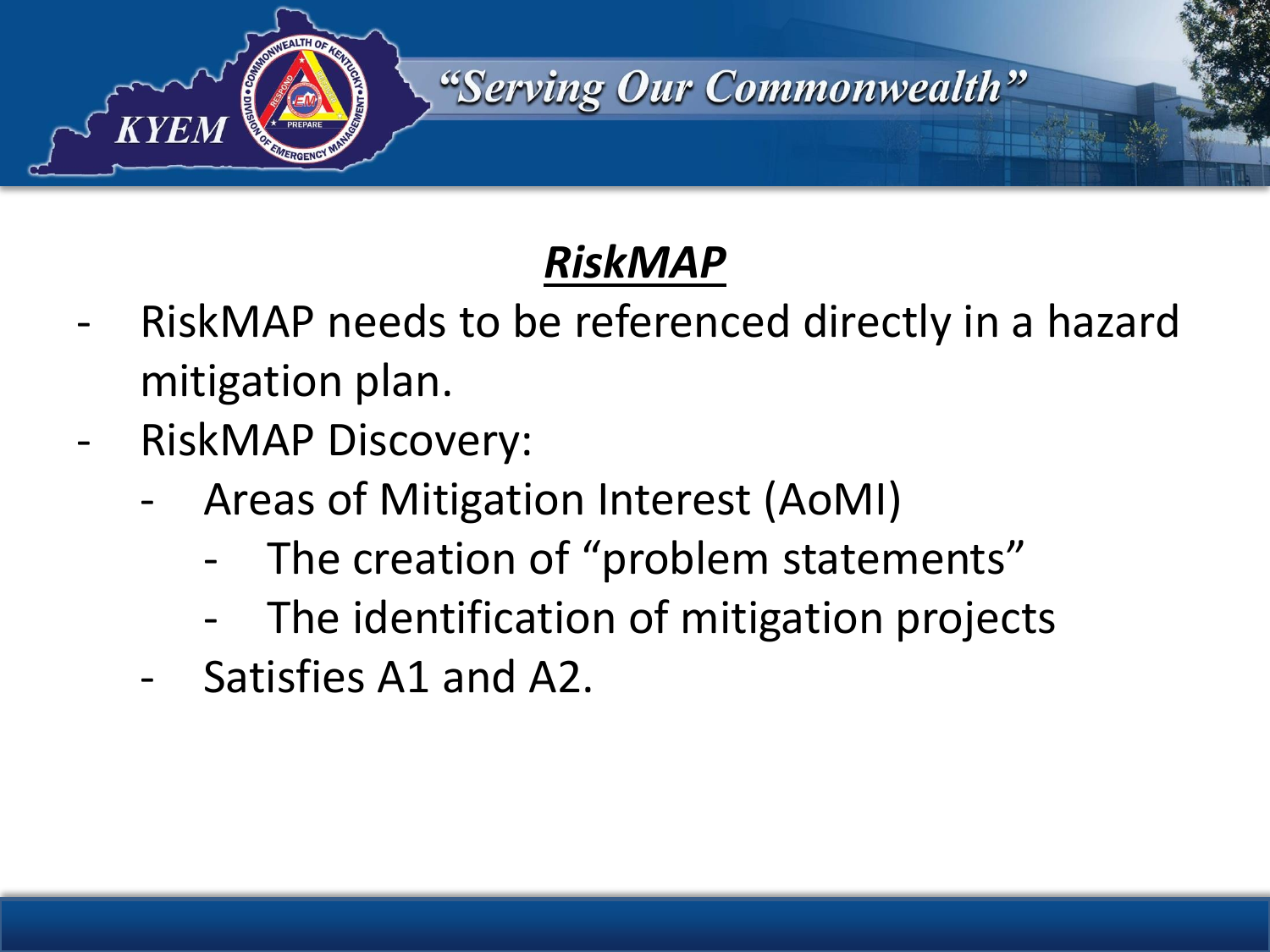

## *Green Infrastructure/Low-Impact Development*

- Would need to satisfy all steps of the planning process (A1, A2, A3, and A4).
- Satisfies C4 and C5:
	- The point is to develop and prioritize mitigation projects that emphasize GI/LID.
		- Addresses D3 (priority changes)
- Will integrate secondarily with B3:
	- In order to develop GI/LID projects, context/vulnerability is clarified.
	- Underrepresented areas discussed.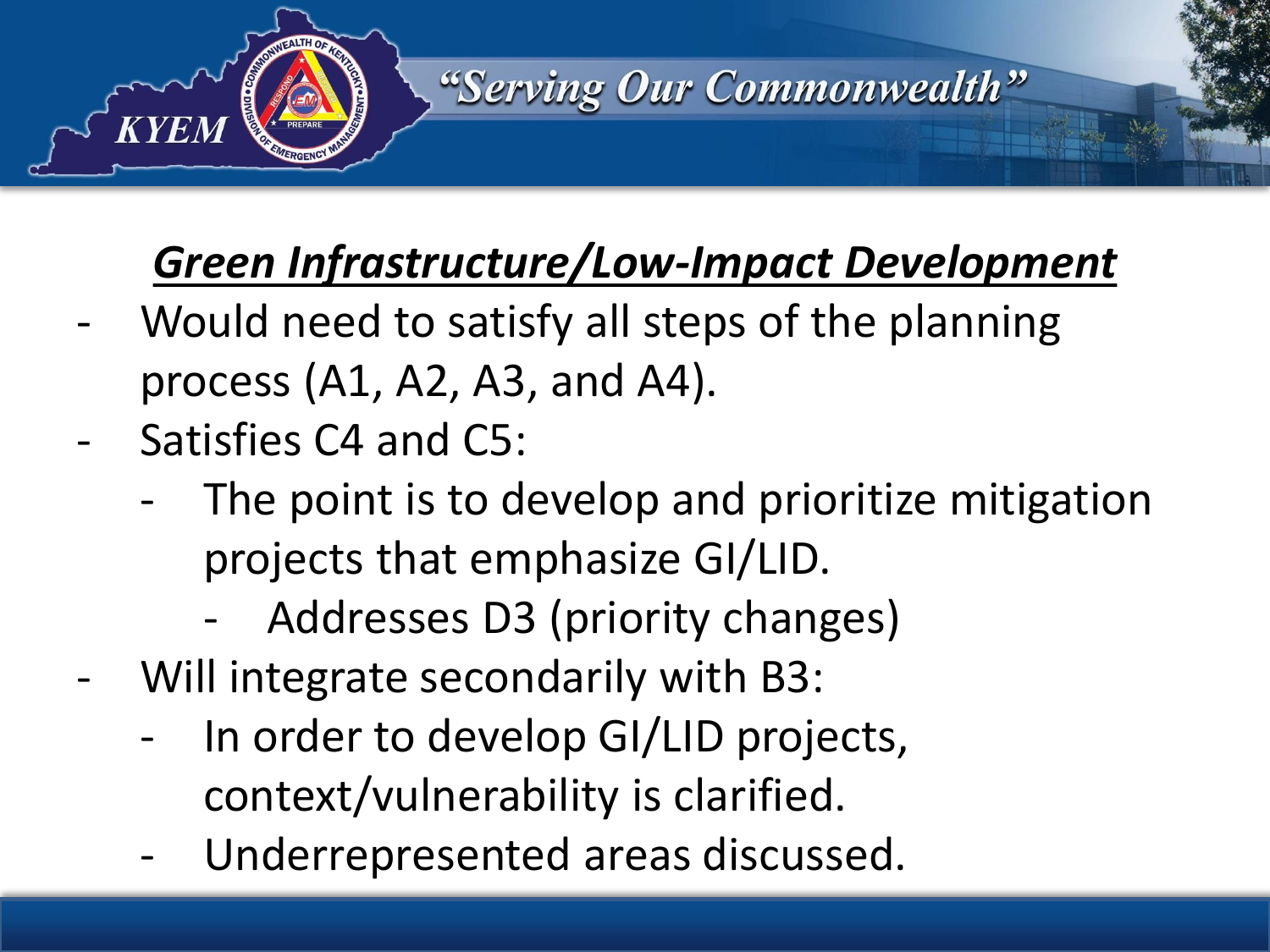

#### *Infrastructure*

- Would need to satisfy all steps of the planning process (A1, A2, A3, and A4).
- Satisfies C4 and C5:
	- The point is to develop and prioritize mitigation projects that protect infrastructure, systems.
	- Specific, multi-faceted projects
- Linked also with comprehensive/CEDS:
	- Projects could alter environment.
- Will integrate secondarily with B3:
	- In order to develop infrastructure projects, context/vulnerability is clarified.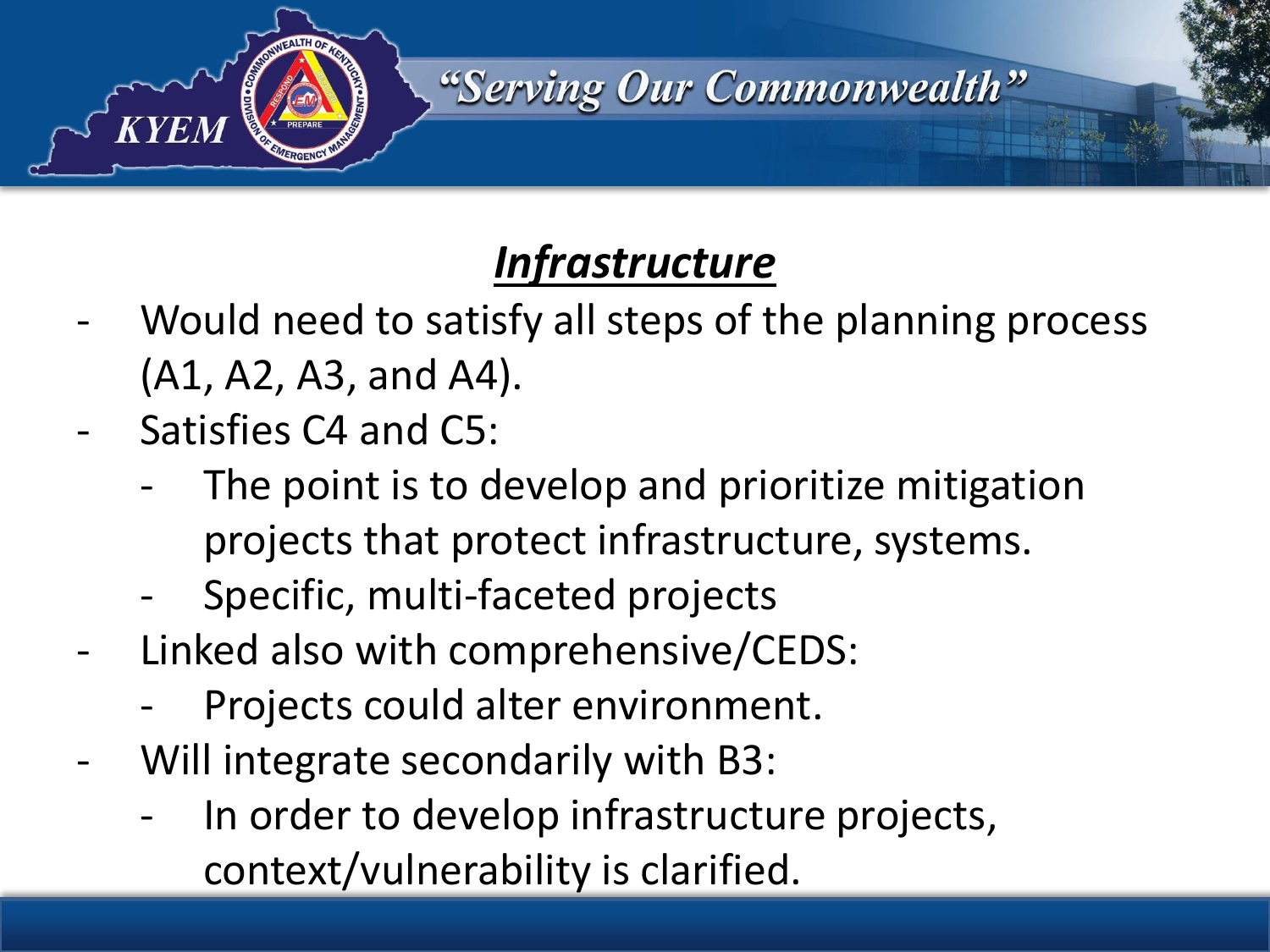

- Identifies threats and hazards of concern.
- Gives the threats and hazards context.
- Establishes capability targets.
- Applies results.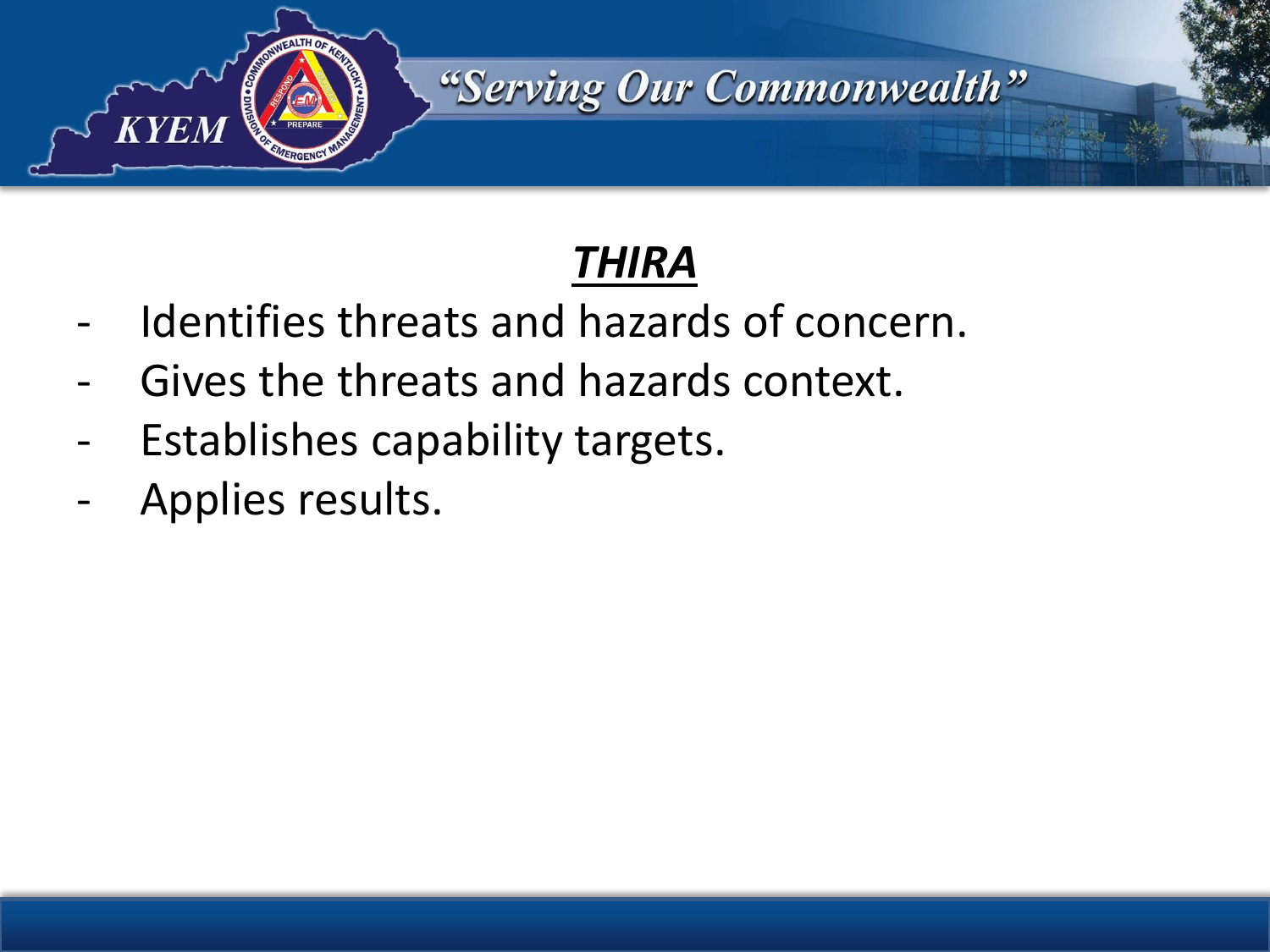

- Helps with prioritization of mitigation projects (C5):
	- Projects are tied to hazards. If THIRA focuses on a certain natural hazard, then that is an argument to prioritize projects dealing with that hazard.
	- The description of "capability" can be a variable in prioritization.
- A THIRA's description of "capability" can be highly beneficial for a mitigation plan. "Capability" is C1 and ties into B3.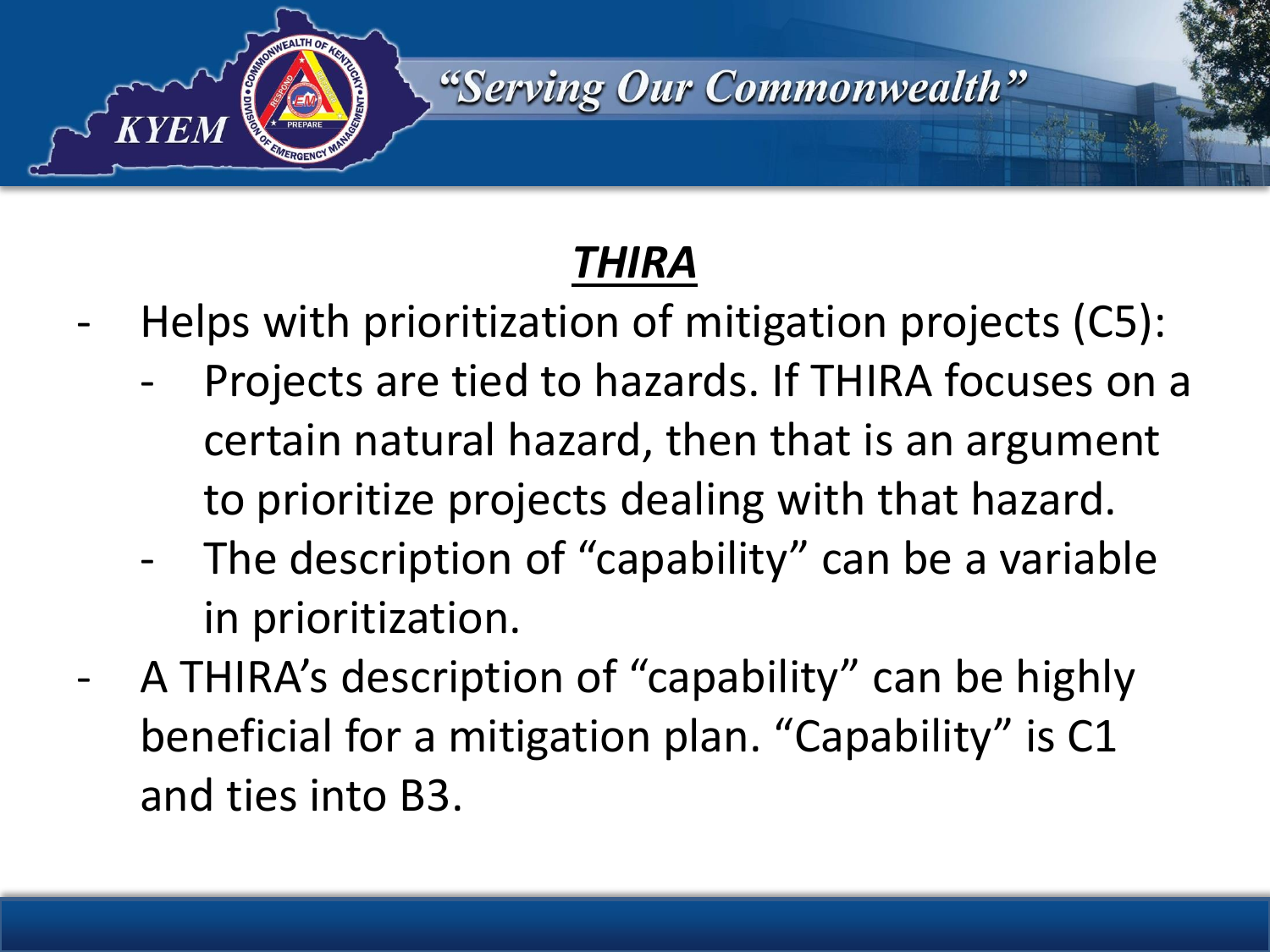

- THIRA also informs about a community by the implication that results from the act of choosing capability targets:
	- Identifying capability targets informs the reviewer either about where there are capability needs and/or about where the reviewer can expect resources to be concentrated outside of strict mitigation plan activity.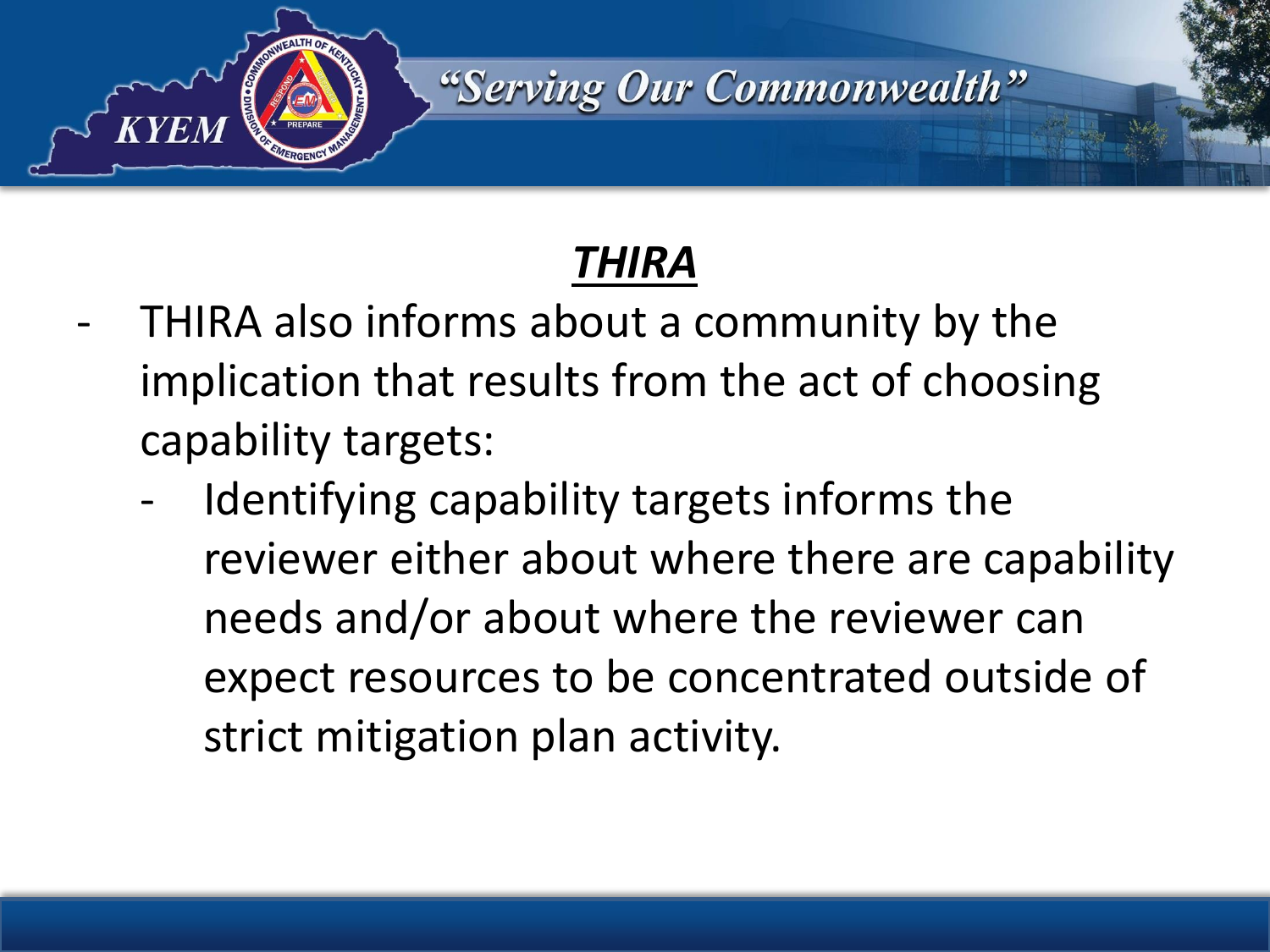

- Mitigation plan might want to address C6 by noting that its priorities also could inform the "capability target" identification in future THIRA updates.
- If plan addresses infrastructure, then THIRA potentially informs infrastructure vulnerability assessment:
	- By the act of choosing a "capability target" like "cyber-attack," its justification must inform qualitatively about vulnerabilities to infrastructure.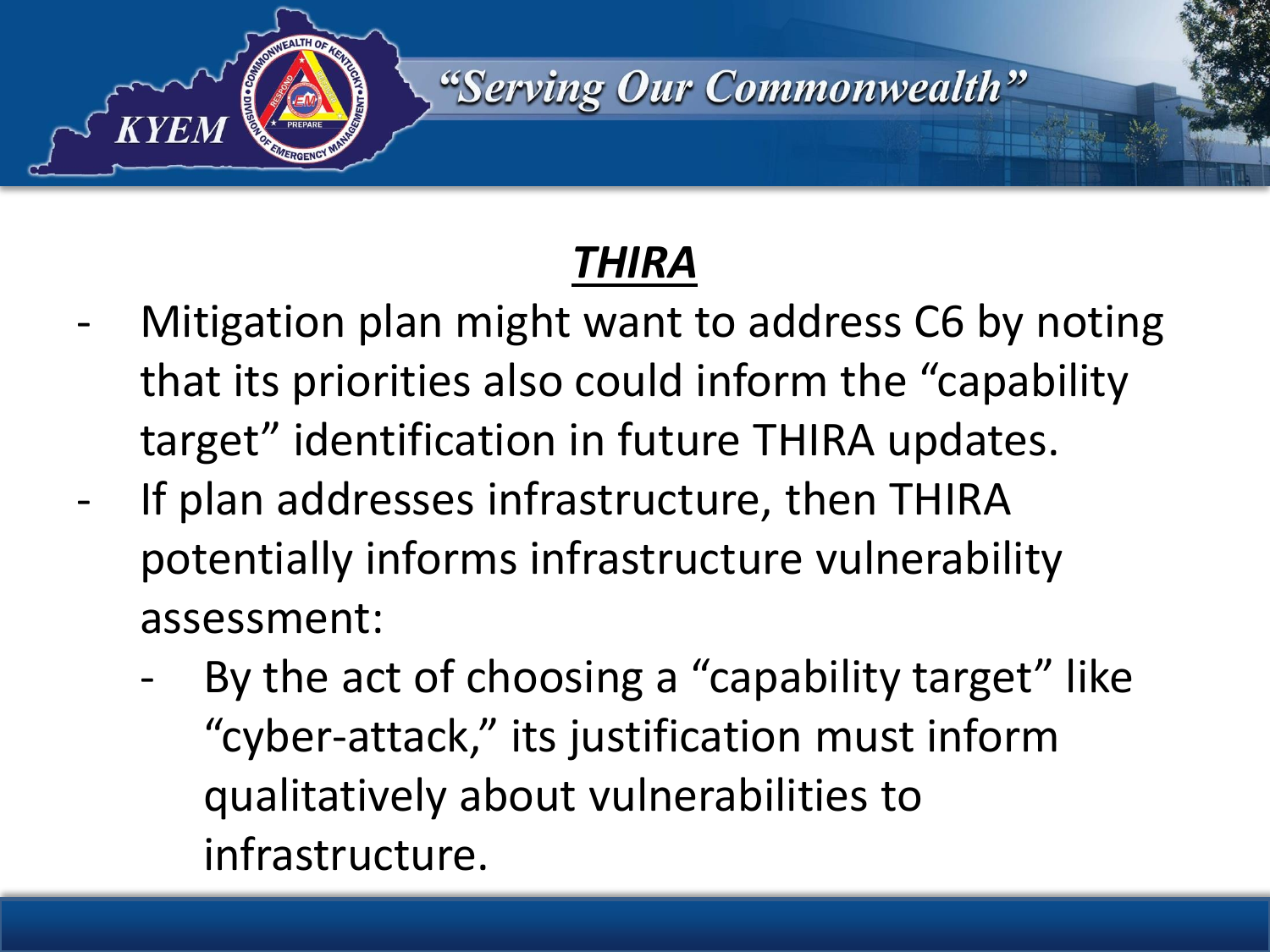

- 510 Floodplain Management Plan
	- Maximum credit: 382 Points
- Crosswalk requires multi-hazard risk assessment.
- Be mindful of its purpose: "floodplain management"
- ADDs have advantage in their definition of planning committee and in their role to regionally develop comprehensive plans and/or land-use plans.
- Integration should not be attempted without buy-in before a multi-jurisdictional plan process has begun
	- Meet "sufficient" number of times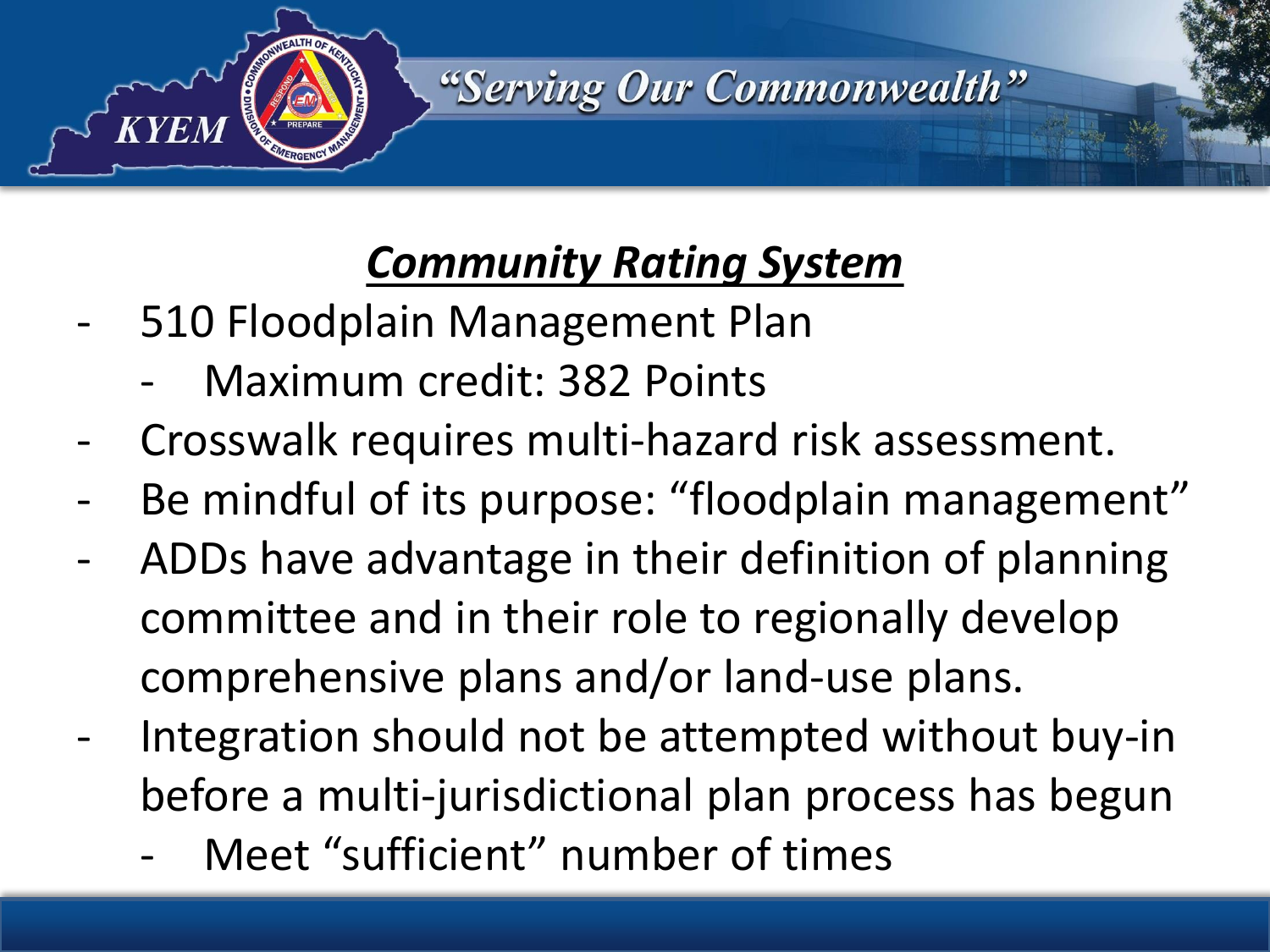

- Integration should not be attempted without buy-in before a multi-jurisdictional plan process has begun
	- Meet "sufficient" number of times.
	- Community must send at least 2 representatives to the planning committee.
	- At least half of community's representatives must attend all meetings of the planning committee.
	- **Credit for multi-jurisdictional planning committee based on representation from offices that implement the activities in "Step 7".**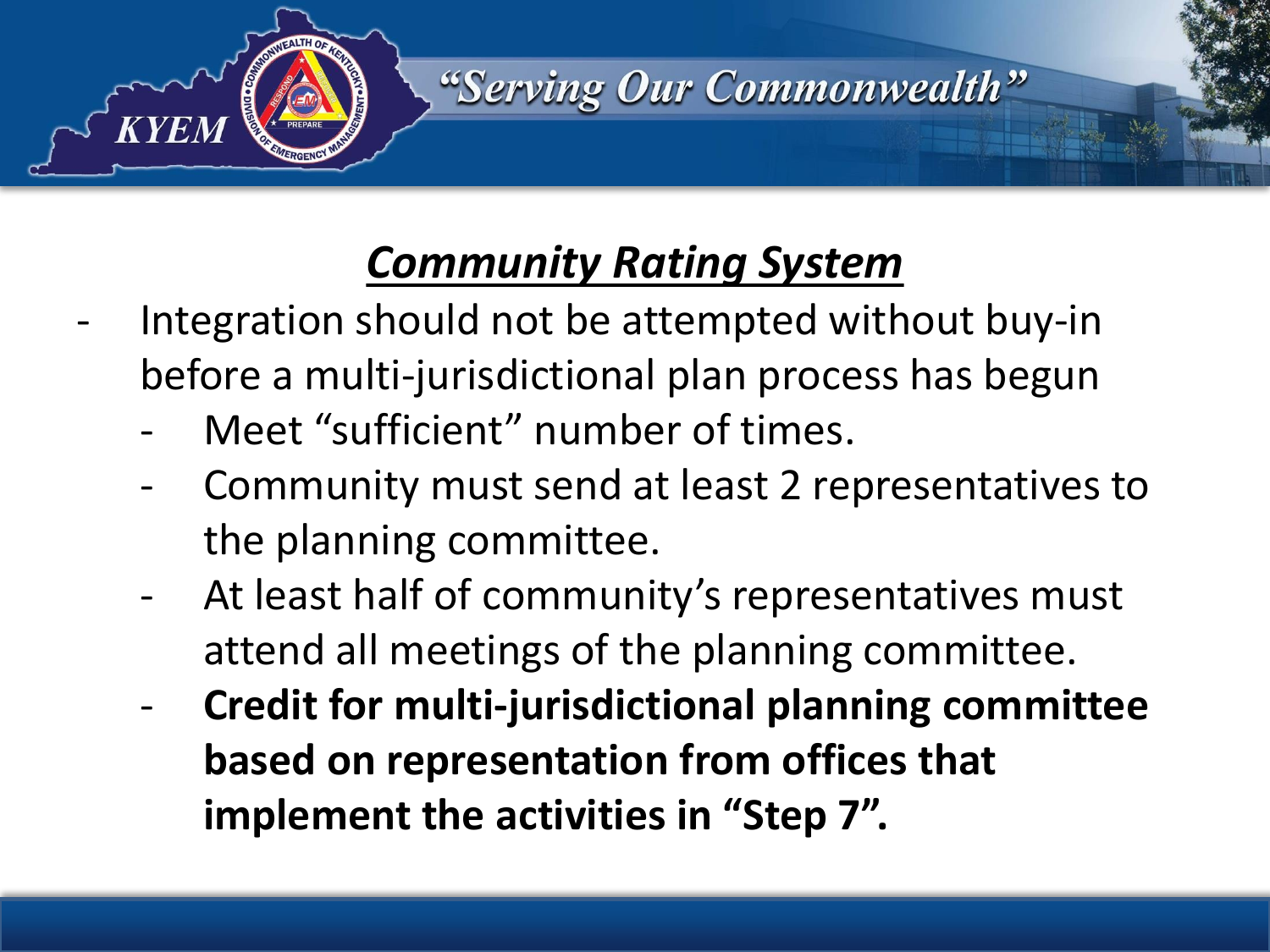

- "Step 7 Categories":
	- Preventative Measures (e.g., codes)
	- Property Protection (e.g., elevation)
	- **Natural Resource Protection**
	- **Emergency Services**
	- Structure Flood Control Projects
	- Public Information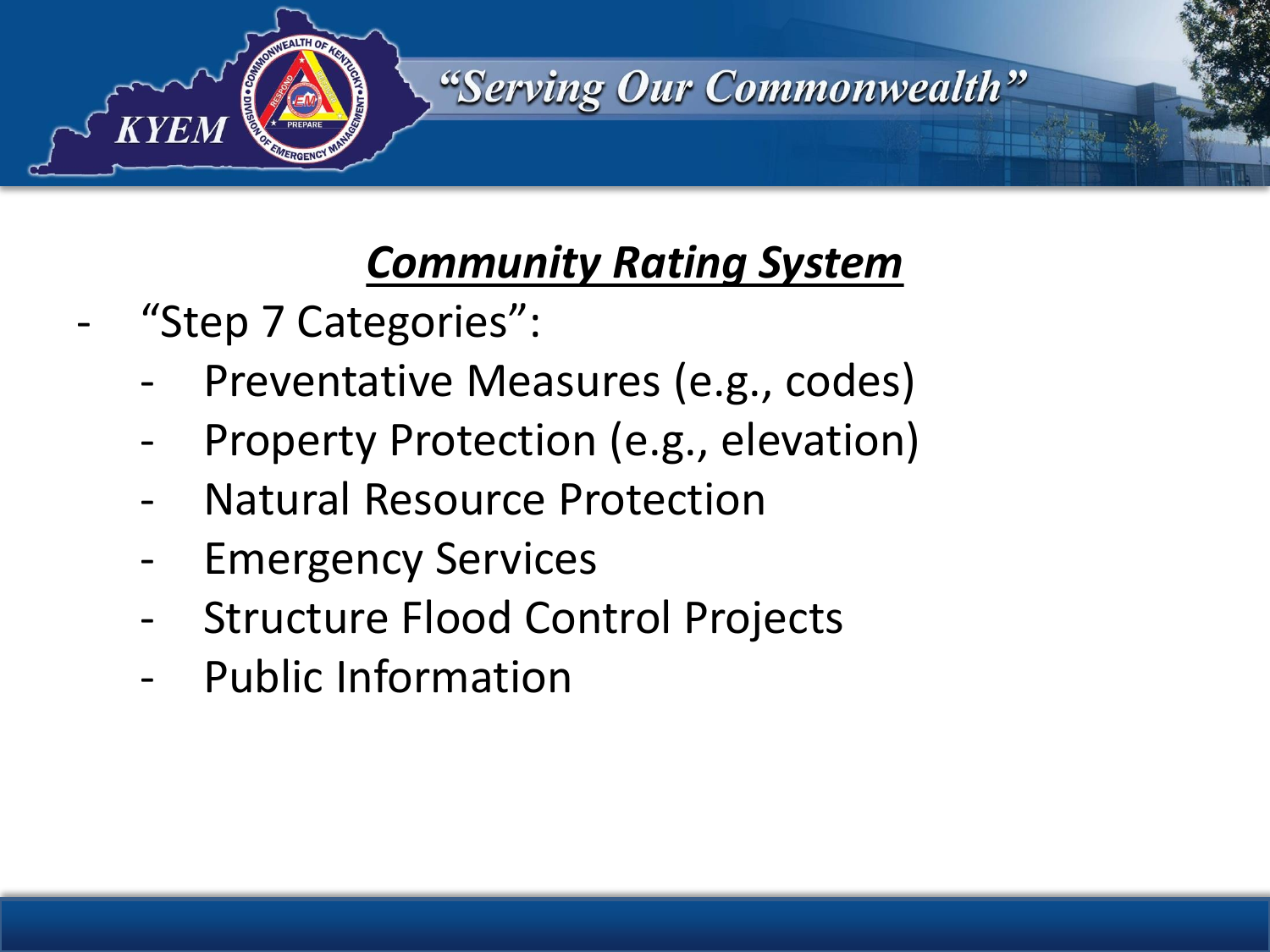

- Mitigation actions and projects.
- Actions prioritized and funded by the local community.
	- How does the community itself "plan to manage the floodplain."
- The community separately prioritizes its list of potentially externally funded mitigation projects that apply to mitigation plan.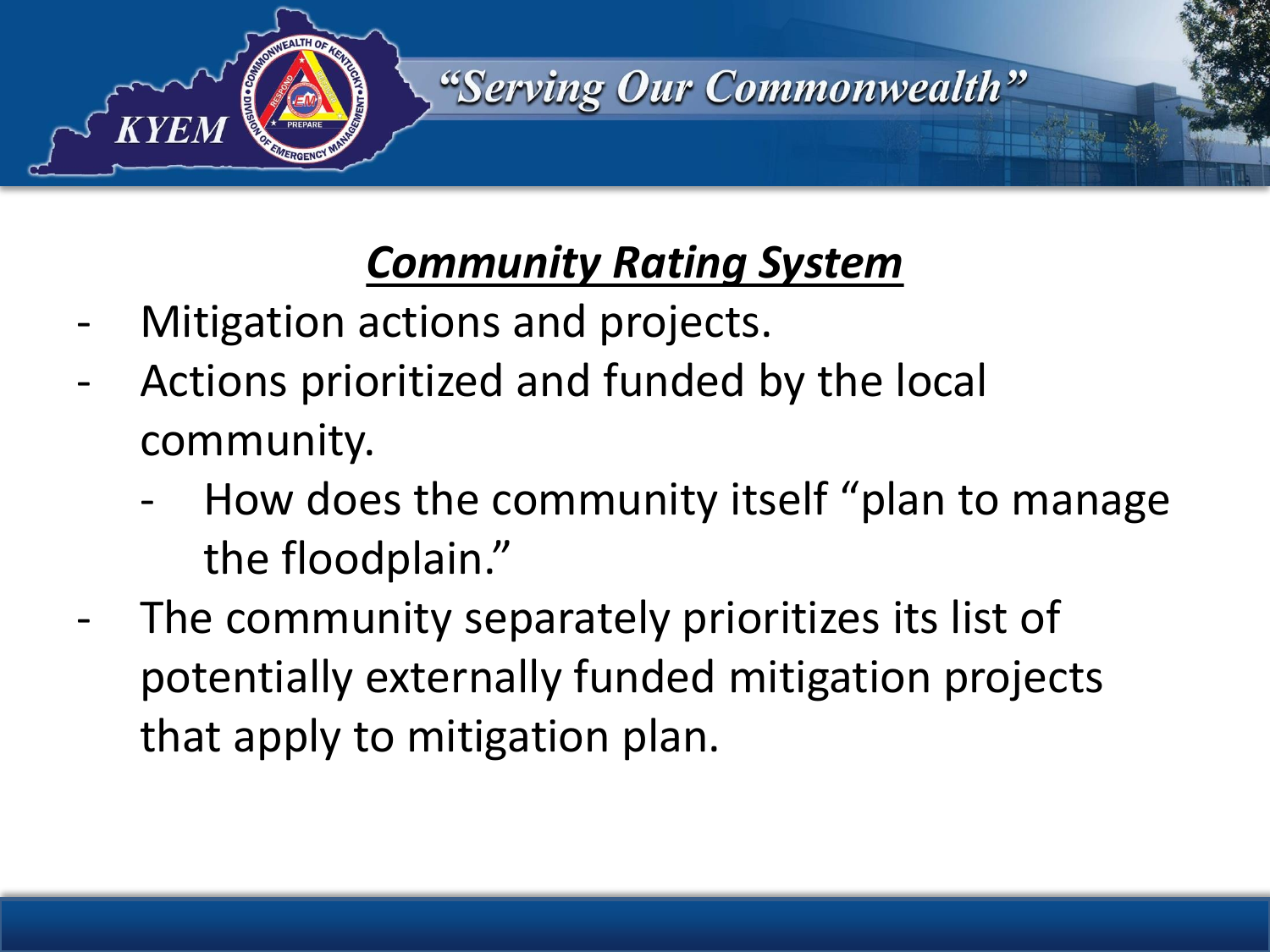

#### *Contact Information*

**Nick Grinstead University of Kentucky Hazard Mitigation Grants Program Office HMA Planning Manager**

**E-mail: [nick.grinstead@uky.edu](mailto:nick.grinstead@uky.edu) Phone: 859-257-3809**